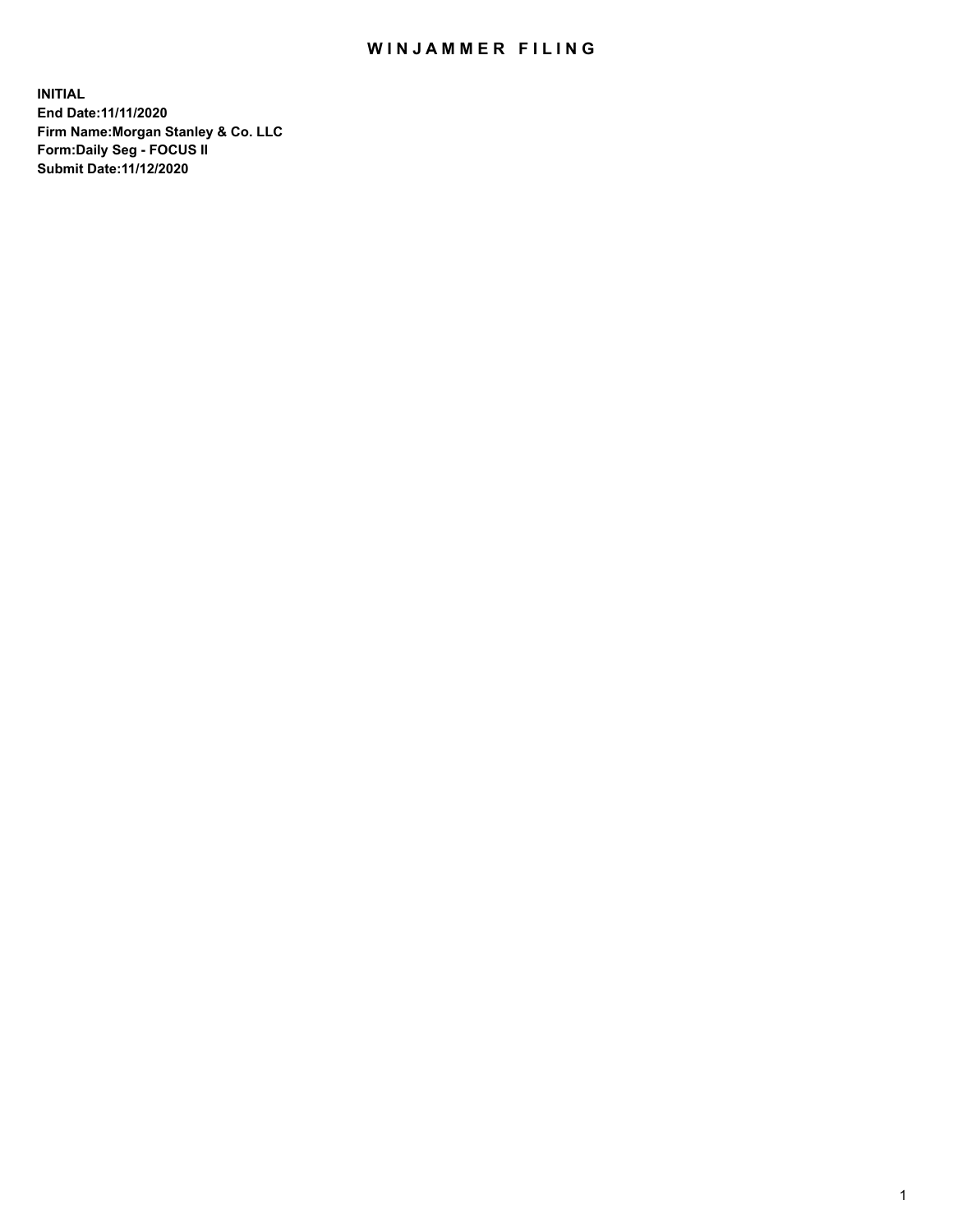**INITIAL End Date:11/11/2020 Firm Name:Morgan Stanley & Co. LLC Form:Daily Seg - FOCUS II Submit Date:11/12/2020 Daily Segregation - Cover Page**

| Name of Company                                                                                                                                                                                                                                                                                                                | Morgan Stanley & Co. LLC                               |
|--------------------------------------------------------------------------------------------------------------------------------------------------------------------------------------------------------------------------------------------------------------------------------------------------------------------------------|--------------------------------------------------------|
| <b>Contact Name</b>                                                                                                                                                                                                                                                                                                            | <b>Ikram Shah</b>                                      |
| <b>Contact Phone Number</b>                                                                                                                                                                                                                                                                                                    | 212-276-0963                                           |
| <b>Contact Email Address</b>                                                                                                                                                                                                                                                                                                   | Ikram.shah@morganstanley.com                           |
| FCM's Customer Segregated Funds Residual Interest Target (choose one):<br>a. Minimum dollar amount: ; or<br>b. Minimum percentage of customer segregated funds required:%; or<br>c. Dollar amount range between: and; or<br>d. Percentage range of customer segregated funds required between:% and%.                          | 235,000,000<br><u>0</u><br><u>00</u><br><u>00</u>      |
| FCM's Customer Secured Amount Funds Residual Interest Target (choose one):<br>a. Minimum dollar amount: ; or<br>b. Minimum percentage of customer secured funds required:%; or<br>c. Dollar amount range between: and; or<br>d. Percentage range of customer secured funds required between:% and%.                            | 140,000,000<br><u>0</u><br><u>00</u><br>0 <sub>0</sub> |
| FCM's Cleared Swaps Customer Collateral Residual Interest Target (choose one):<br>a. Minimum dollar amount: ; or<br>b. Minimum percentage of cleared swaps customer collateral required:% ; or<br>c. Dollar amount range between: and; or<br>d. Percentage range of cleared swaps customer collateral required between:% and%. | 92,000,000<br><u>0</u><br><u>00</u><br>00              |

Attach supporting documents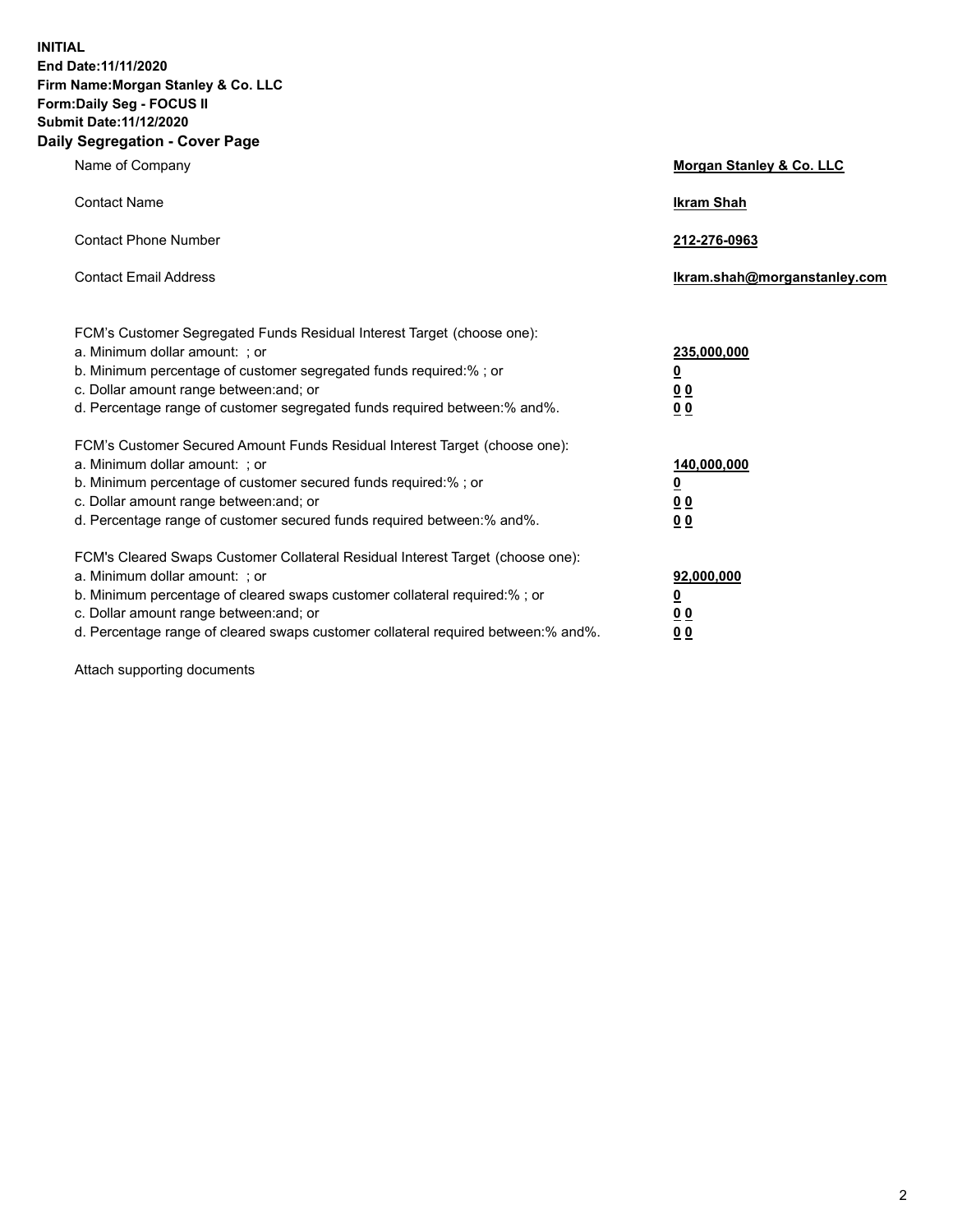## **INITIAL End Date:11/11/2020 Firm Name:Morgan Stanley & Co. LLC Form:Daily Seg - FOCUS II Submit Date:11/12/2020**

## **Daily Segregation - Secured Amounts**

|    | Foreign Futures and Foreign Options Secured Amounts                                                                                                            |                                            |
|----|----------------------------------------------------------------------------------------------------------------------------------------------------------------|--------------------------------------------|
|    | Amount required to be set aside pursuant to law, rule or regulation of a foreign                                                                               | $0$ [7305]                                 |
|    | government or a rule of a self-regulatory organization authorized thereunder                                                                                   |                                            |
| 1. | Net ledger balance - Foreign Futures and Foreign Option Trading - All Customers                                                                                |                                            |
|    | A. Cash                                                                                                                                                        | 4,283,301,366 [7315]                       |
|    | B. Securities (at market)                                                                                                                                      | 2,675,364,211 [7317]                       |
| 2. | Net unrealized profit (loss) in open futures contracts traded on a foreign board of trade                                                                      | 606,072,617 [7325]                         |
| 3. | Exchange traded options                                                                                                                                        |                                            |
|    | a. Market value of open option contracts purchased on a foreign board of trade<br>b. Market value of open contracts granted (sold) on a foreign board of trade | 13,249,491 [7335]                          |
| 4. | Net equity (deficit) (add lines 1.2. and 3.)                                                                                                                   | -17,855,617 [7337]<br>7,560,132,068 [7345] |
| 5. | Account liquidating to a deficit and account with a debit balances - gross amount                                                                              | 196,128,770 [7351]                         |
|    | Less: amount offset by customer owned securities                                                                                                               | -195,479,105 [7352] 649,665 [7354]         |
| 6. | Amount required to be set aside as the secured amount - Net Liquidating Equity                                                                                 | 7,560,781,733 [7355]                       |
|    | Method (add lines 4 and 5)                                                                                                                                     |                                            |
| 7. | Greater of amount required to be set aside pursuant to foreign jurisdiction (above) or line<br>6.                                                              | 7,560,781,733 [7360]                       |
|    | FUNDS DEPOSITED IN SEPARATE REGULATION 30.7 ACCOUNTS                                                                                                           |                                            |
| 1. | Cash in banks                                                                                                                                                  |                                            |
|    | A. Banks located in the United States                                                                                                                          | 739,927,068 [7500]                         |
|    | B. Other banks qualified under Regulation 30.7                                                                                                                 | 511,878,423 [7520] 1,251,805,491           |
|    |                                                                                                                                                                | [7530]                                     |
| 2. | Securities                                                                                                                                                     |                                            |
|    | A. In safekeeping with banks located in the United States                                                                                                      | 496,950,318 [7540]                         |
|    | B. In safekeeping with other banks qualified under Regulation 30.7                                                                                             | 31,576,772 [7560] 528,527,090<br>[7570]    |
| 3. | Equities with registered futures commission merchants                                                                                                          |                                            |
|    | A. Cash                                                                                                                                                        | 24,611,325 [7580]                          |
|    | <b>B.</b> Securities                                                                                                                                           | $0$ [7590]                                 |
|    | C. Unrealized gain (loss) on open futures contracts                                                                                                            | $-1,355,121$ [7600]                        |
|    | D. Value of long option contracts                                                                                                                              | $0$ [7610]                                 |
|    | E. Value of short option contracts                                                                                                                             | 0 [7615] 23,256,204 [7620]                 |
| 4. | Amounts held by clearing organizations of foreign boards of trade                                                                                              |                                            |
|    | A. Cash                                                                                                                                                        | $0$ [7640]                                 |
|    | <b>B.</b> Securities                                                                                                                                           | $0$ [7650]                                 |
|    | C. Amount due to (from) clearing organization - daily variation                                                                                                | $0$ [7660]                                 |
|    | D. Value of long option contracts                                                                                                                              | $0$ [7670]                                 |
| 5. | E. Value of short option contracts<br>Amounts held by members of foreign boards of trade                                                                       | 0 [7675] 0 [7680]                          |
|    | A. Cash                                                                                                                                                        | 3,434,053,621 [7700]                       |
|    | <b>B.</b> Securities                                                                                                                                           | 2,146,837,120 [7710]                       |
|    | C. Unrealized gain (loss) on open futures contracts                                                                                                            | 607,427,738 [7720]                         |
|    | D. Value of long option contracts                                                                                                                              | 13,249,491 [7730]                          |
|    | E. Value of short option contracts                                                                                                                             | -17,855,617 [7735] 6,183,712,353           |
|    |                                                                                                                                                                | $[7740]$                                   |
| 6. | Amounts with other depositories designated by a foreign board of trade                                                                                         | $0$ [7760]                                 |
| 7. | Segregated funds on hand                                                                                                                                       | $0$ [7765]                                 |
| 8. | Total funds in separate section 30.7 accounts                                                                                                                  | 7,987,301,138 [7770]                       |
| 9. | Excess (deficiency) Set Aside for Secured Amount (subtract line 7 Secured Statement                                                                            | 426,519,405 [7380]                         |
|    | Page 1 from Line 8)                                                                                                                                            |                                            |

- 10. Management Target Amount for Excess funds in separate section 30.7 accounts **140,000,000** [7780]
- 11. Excess (deficiency) funds in separate 30.7 accounts over (under) Management Target **286,519,405** [7785]

3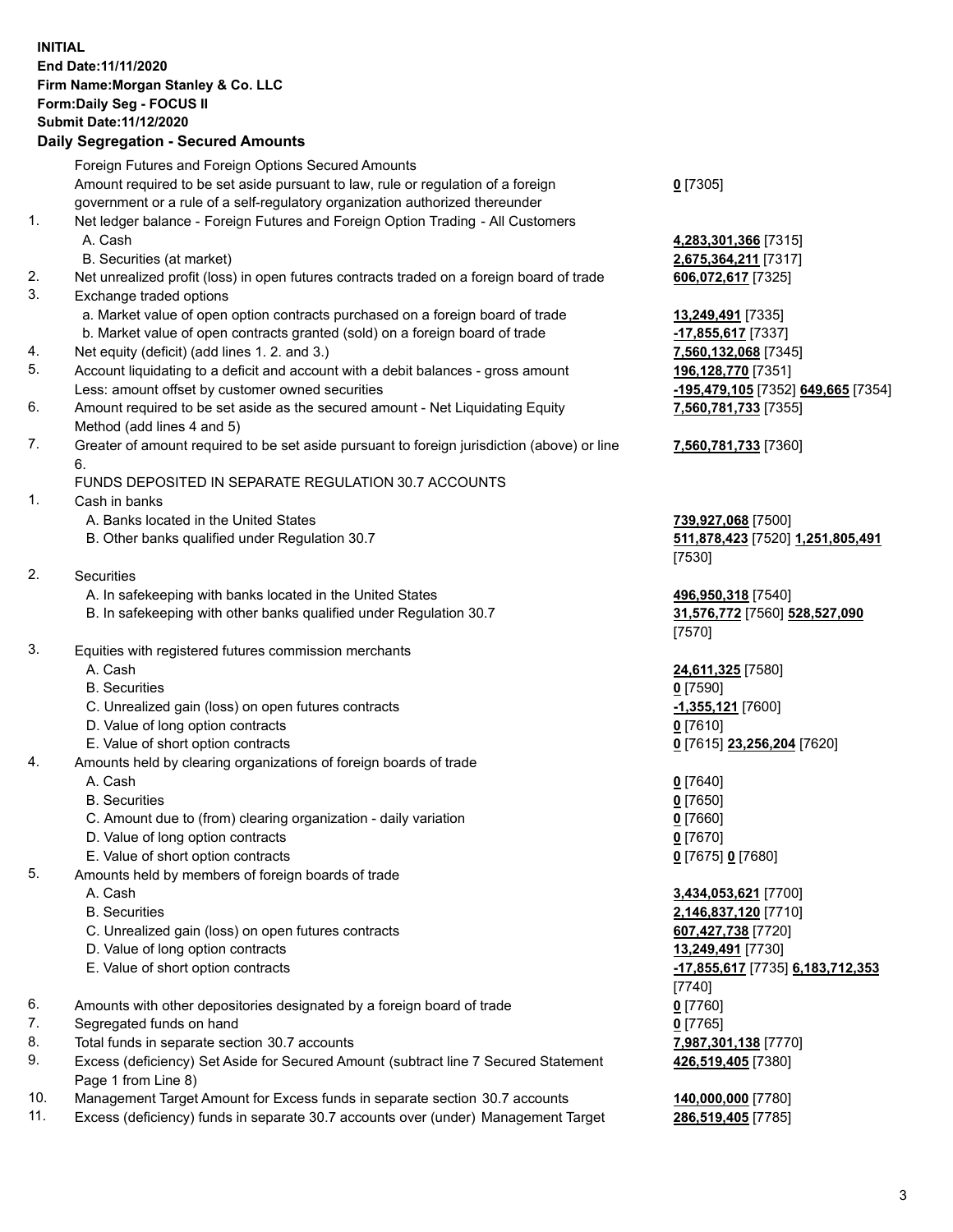**INITIAL End Date:11/11/2020 Firm Name:Morgan Stanley & Co. LLC Form:Daily Seg - FOCUS II Submit Date:11/12/2020 Daily Segregation - Segregation Statement** SEGREGATION REQUIREMENTS(Section 4d(2) of the CEAct) 1. Net ledger balance A. Cash **16,048,684,760** [7010] B. Securities (at market) **8,639,570,761** [7020] 2. Net unrealized profit (loss) in open futures contracts traded on a contract market **459,407,912** [7030] 3. Exchange traded options A. Add market value of open option contracts purchased on a contract market **641,592,406** [7032] B. Deduct market value of open option contracts granted (sold) on a contract market **-446,566,135** [7033] 4. Net equity (deficit) (add lines 1, 2 and 3) **25,342,689,704** [7040] 5. Accounts liquidating to a deficit and accounts with debit balances - gross amount **425,468,128** [7045] Less: amount offset by customer securities **-424,430,595** [7047] **1,037,533** [7050] 6. Amount required to be segregated (add lines 4 and 5) **25,343,727,237** [7060] FUNDS IN SEGREGATED ACCOUNTS 7. Deposited in segregated funds bank accounts A. Cash **4,070,628,877** [7070] B. Securities representing investments of customers' funds (at market) **0** [7080] C. Securities held for particular customers or option customers in lieu of cash (at market) **1,466,398,875** [7090] 8. Margins on deposit with derivatives clearing organizations of contract markets A. Cash **12,927,722,545** [7100] B. Securities representing investments of customers' funds (at market) **0** [7110] C. Securities held for particular customers or option customers in lieu of cash (at market) **7,173,171,886** [7120] 9. Net settlement from (to) derivatives clearing organizations of contract markets **203,695,822** [7130] 10. Exchange traded options A. Value of open long option contracts **641,592,406** [7132] B. Value of open short option contracts **-446,566,135** [7133] 11. Net equities with other FCMs A. Net liquidating equity **9,965,423** [7140] B. Securities representing investments of customers' funds (at market) **0** [7160] C. Securities held for particular customers or option customers in lieu of cash (at market) **0** [7170] 12. Segregated funds on hand **0** [7150] 13. Total amount in segregation (add lines 7 through 12) **26,046,609,699** [7180] 14. Excess (deficiency) funds in segregation (subtract line 6 from line 13) **702,882,462** [7190]

- 15. Management Target Amount for Excess funds in segregation **235,000,000** [7194]
- 16. Excess (deficiency) funds in segregation over (under) Management Target Amount Excess

**467,882,462** [7198]